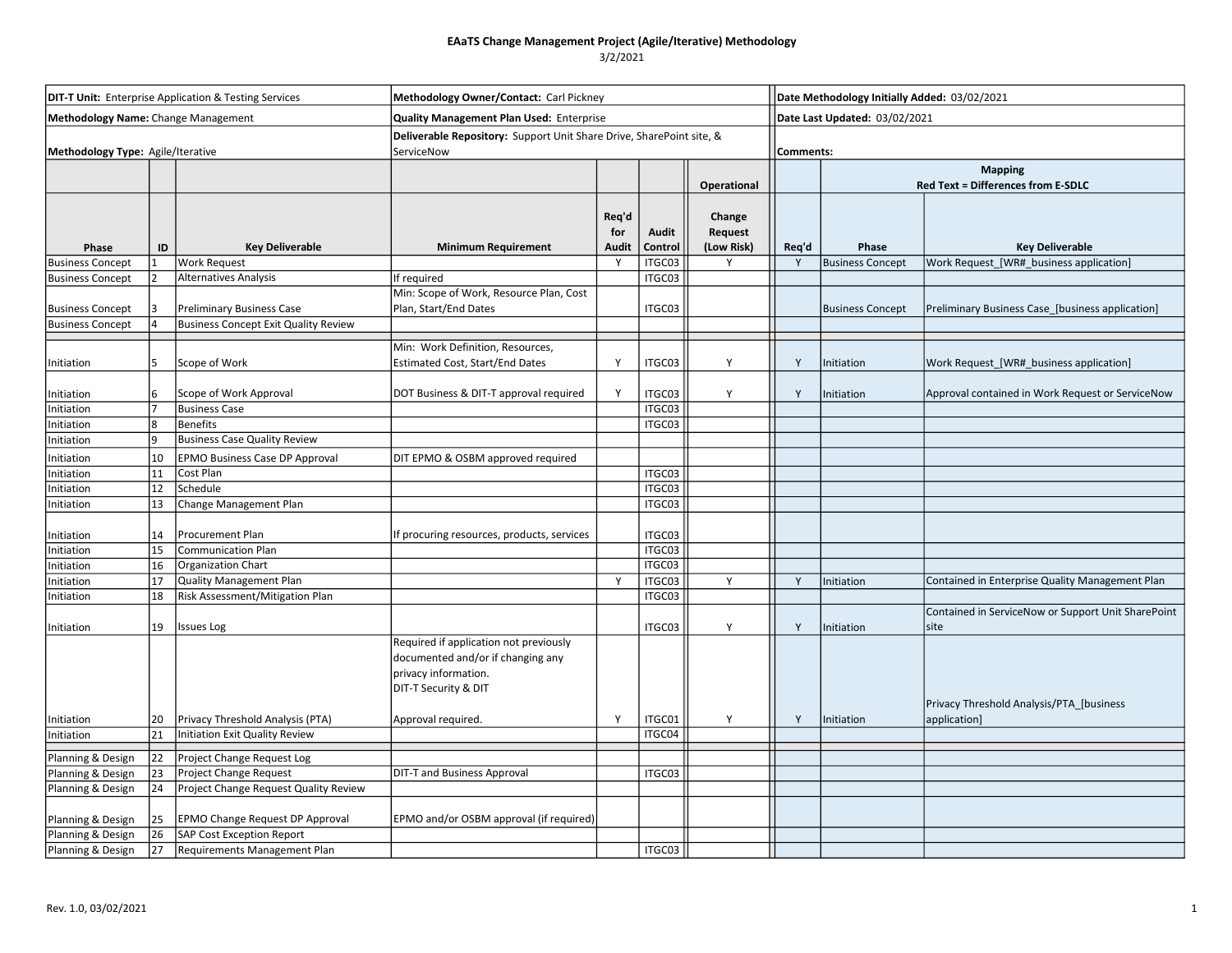|                                        |          |                                                                           |                                                                     |              |                  |             |       | <b>Mapping</b>    |                                                 |
|----------------------------------------|----------|---------------------------------------------------------------------------|---------------------------------------------------------------------|--------------|------------------|-------------|-------|-------------------|-------------------------------------------------|
|                                        |          |                                                                           |                                                                     |              |                  | Operational |       |                   | Red Text = Differences from E-SDLC              |
|                                        |          |                                                                           |                                                                     |              |                  |             |       |                   |                                                 |
|                                        |          |                                                                           |                                                                     | Req'd        |                  | Change      |       |                   |                                                 |
|                                        |          |                                                                           |                                                                     | for          | Audit            | Request     |       |                   |                                                 |
| Phase                                  | ID       | <b>Key Deliverable</b>                                                    | <b>Minimum Requirement</b>                                          | <b>Audit</b> | Control          | (Low Risk)  | Req'd | Phase             | <b>Key Deliverable</b>                          |
|                                        |          |                                                                           | Must be approved by Business and other                              |              | ITGC01           |             |       |                   |                                                 |
|                                        |          |                                                                           | stakeholders, including Architecture,                               |              | ITGC02           |             |       |                   | Requirements Traceability Matrix/RTM or Product |
| Planning & Design                      | 28       | Requirements                                                              | Security, Infrastructure, etc.                                      | Y            | ITGC03           | Y           | Y     | Planning & Design | Backlog_[business application]                  |
|                                        |          |                                                                           | Required on all sizes of work except on                             |              | ITGC01           |             |       |                   |                                                 |
|                                        |          |                                                                           | small operational work, this may be<br>included in Work Definition. | Y            | ITGC02<br>ITGC03 |             |       |                   |                                                 |
| Planning & Design                      | 29<br>30 | <b>Requirements Approval</b><br>Requirements Traceability Matrix          |                                                                     |              |                  | Y           | Y     | Planning & Design | Contained in RTM, Product Backlog or ServiceNow |
| Planning & Design                      |          |                                                                           |                                                                     |              | ITGC01           |             |       |                   |                                                 |
| Planning & Design                      | 32       | Architecture Design                                                       |                                                                     |              | ITGC02           |             |       |                   |                                                 |
| Planning & Design                      | 33       | Architecture DP Quality Review                                            | If required by EPMO                                                 |              |                  |             |       |                   |                                                 |
|                                        |          |                                                                           | If required by EPMO                                                 |              | ITGC01           |             |       |                   |                                                 |
| Planning & Design                      | 34       | EPMO Architecture DP Approval                                             | DIT Architecture Approval required                                  |              | ITGC02           |             |       |                   |                                                 |
| Planning & Design                      | 35       | Security DP Quality Review                                                | If required by EPMO                                                 |              |                  |             |       |                   |                                                 |
|                                        |          |                                                                           | If required by EPMO                                                 |              | ITGC01           |             |       |                   |                                                 |
| Planning & Design                      | 36       | <b>EPMO Security DP Approval</b>                                          | <b>DIT Approval Required</b>                                        |              | ITGC02           |             |       |                   |                                                 |
|                                        |          |                                                                           | If required, complete                                               |              |                  |             |       |                   |                                                 |
| Planning & Design                      | 37       | Architecture Exception Request                                            | <b>DIT Approval Required</b>                                        |              |                  |             |       |                   |                                                 |
|                                        |          |                                                                           | If required, complete                                               |              |                  |             |       |                   |                                                 |
| Planning & Design                      | 38       | <b>NCID Exception Request</b>                                             | <b>DIT Approval Required</b>                                        |              | ITGC01           |             |       |                   |                                                 |
|                                        |          |                                                                           | If required, complete                                               |              |                  |             |       |                   |                                                 |
| Planning & Design                      | 39       | <b>Security Exception Request</b>                                         | <b>DIT Approval Required</b>                                        |              | ITGC01           |             |       |                   |                                                 |
|                                        |          |                                                                           |                                                                     |              |                  |             |       |                   | Functional Design Document/FDD_[business        |
| Planning & Design                      | 40       | Design Document                                                           |                                                                     | Y            | ITGC03           | Y           | Y     | Planning & Design | application]                                    |
|                                        |          |                                                                           | Business and other stakeholders                                     |              |                  |             |       |                   |                                                 |
| Planning & Design                      | 41       | Design Approval                                                           | approvals                                                           | Y            | ITGC03           | Y           | Y     | Planning & Design | Contained in FDD or ServiceNow                  |
| Planning & Design                      | 42       | <b>Business Continuity Plan</b>                                           | If required                                                         |              | ITGC03           |             |       |                   |                                                 |
| Planning & Design                      | 43       | Disaster Recovery Plan                                                    | If required                                                         |              | ITGC03           |             |       |                   |                                                 |
| Planning & Design                      | 44       | <b>Training Plan</b>                                                      | If required                                                         |              | ITGC03           |             |       |                   |                                                 |
| Planning & Design                      | 45       | <b>Test Plan</b>                                                          |                                                                     |              |                  |             |       |                   |                                                 |
|                                        |          |                                                                           |                                                                     |              |                  |             |       |                   | Acceptance Process Criteria/APC_[business       |
| Planning & Design                      | 46       | <b>Acceptance Process and Criteria</b>                                    |                                                                     |              | ITGC03           |             |       | Planning & Design | application]                                    |
|                                        |          |                                                                           | Must be approved by Business and other                              |              |                  |             |       |                   |                                                 |
| Planning & Design                      | 147      | Acceptance Process and Criteria Approval                                  | stakeholders                                                        |              | ITGC03           |             |       | Planning & Design | Contained in APC or ServiceNow                  |
|                                        |          |                                                                           | Required if there are changes to the                                |              |                  |             |       |                   |                                                 |
| Planning & Design                      | 48       | Operational Level Agreement (OLA)                                         | current OLA.                                                        |              | ITGC04           |             |       |                   |                                                 |
|                                        |          | Operational Level Agreement (OLA)                                         | If required                                                         |              |                  |             |       |                   |                                                 |
| Planning & Design                      | 49       | Approval                                                                  | Must be approved by IT Stakeholders                                 |              | ITGC04           |             |       |                   |                                                 |
| Planning & Design                      | 50       | Business Approval to Exit P&D                                             |                                                                     |              | ITGC03           |             |       |                   |                                                 |
| Planning & Design                      | 51       | P&D Exit Quality Review                                                   |                                                                     |              | ITGC04           |             |       |                   |                                                 |
| Planning & Design                      |          | If RFP required, deliverables below:                                      |                                                                     |              |                  |             |       |                   | If RFP required, deliverables below:            |
|                                        |          | RFP Request for Commodity/Service                                         |                                                                     |              |                  |             |       |                   |                                                 |
| Planning & Design                      | 52       | Form                                                                      |                                                                     |              | ITGC04<br>ITGC04 |             |       |                   |                                                 |
| Planning & Design<br>Planning & Design | 53<br>54 | RFP Disaster Recovery Assessment<br><b>RFP Sourcing Exception Request</b> |                                                                     |              | ITGC04           |             |       |                   |                                                 |
|                                        |          |                                                                           | If required for the RFP                                             |              |                  |             |       |                   |                                                 |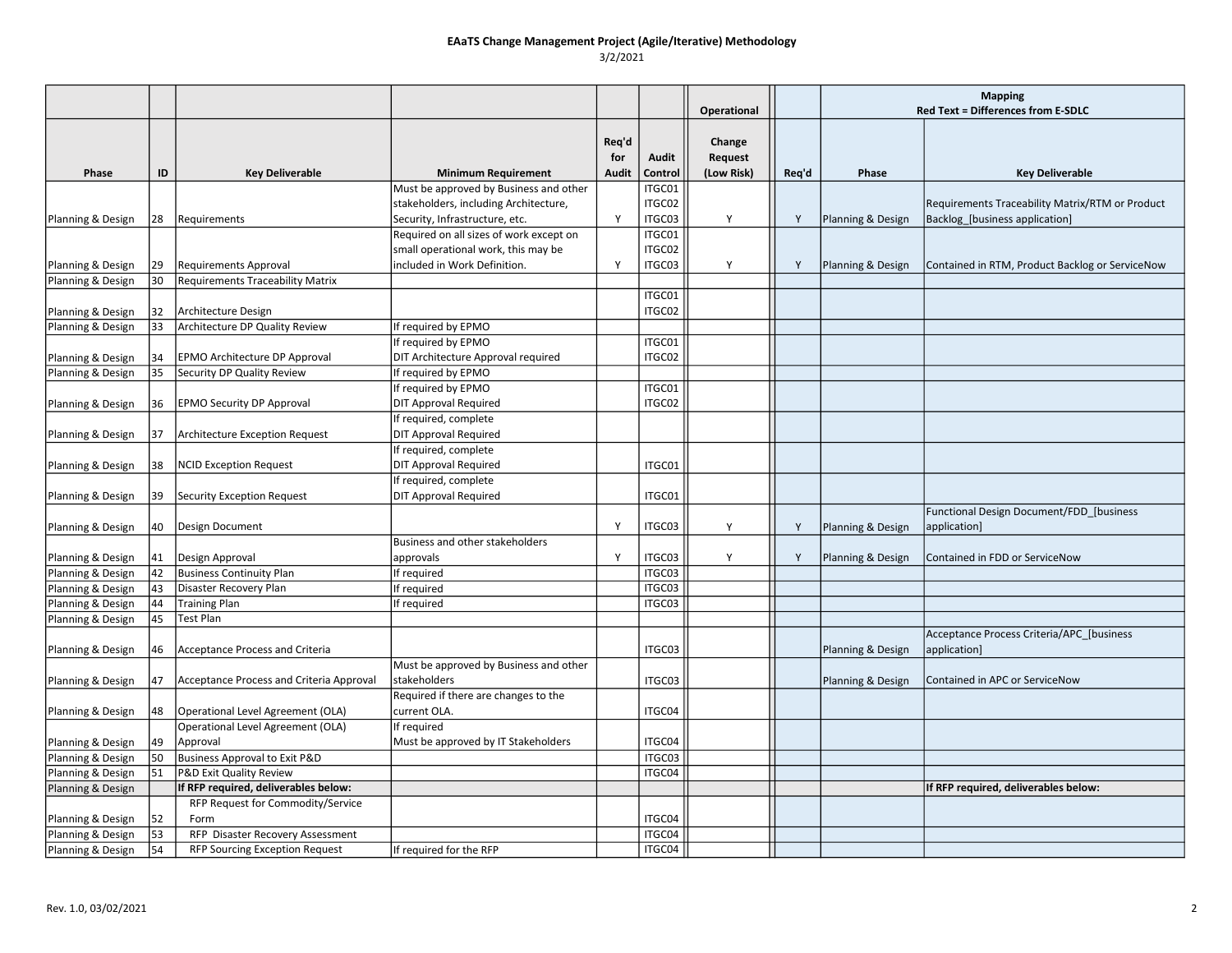|                   |    |                                                              |                                        |                       |                  |                                        |       | <b>Mapping</b> |                                                              |
|-------------------|----|--------------------------------------------------------------|----------------------------------------|-----------------------|------------------|----------------------------------------|-------|----------------|--------------------------------------------------------------|
|                   |    |                                                              |                                        |                       |                  | Operational                            |       |                | <b>Red Text = Differences from E-SDLC</b>                    |
| Phase             | ID | <b>Key Deliverable</b>                                       | <b>Minimum Requirement</b>             | Reg'd<br>for<br>Audit | Audit<br>Control | Change<br><b>Request</b><br>(Low Risk) | Req'd | Phase          | <b>Key Deliverable</b>                                       |
| Planning & Design | 55 | <b>RFP Hosting Exception Request</b>                         | If required for the RFP                |                       | ITGC04           |                                        |       |                |                                                              |
|                   |    |                                                              |                                        |                       | ITGC03           |                                        |       |                |                                                              |
| Planning & Design | 56 | <b>RFP and Attachments</b>                                   |                                        |                       | ITGC04           |                                        |       |                |                                                              |
|                   |    |                                                              |                                        |                       | ITGC03           |                                        |       |                |                                                              |
| Planning & Design | 57 | RFP Proposal Evaluation Plan                                 |                                        |                       | ITGC04           |                                        |       |                |                                                              |
| Planning & Design | 58 | <b>RFP Content Submission</b>                                |                                        |                       |                  |                                        |       |                |                                                              |
| Planning & Design | 59 | RFP Individual Evaluation Workbooks                          |                                        |                       | ITGC03<br>ITGC04 |                                        |       |                |                                                              |
|                   |    | RFP Oral Presentation/Demonstration                          |                                        |                       | ITGC03           |                                        |       |                |                                                              |
| Planning & Design | 60 | Guide                                                        |                                        |                       | ITGC04           |                                        |       |                |                                                              |
| Planning & Design | 61 | RFP Consensus Evaluation Workbook                            |                                        |                       | ITGC03           |                                        |       |                |                                                              |
|                   |    | RFP Evaluation Report with Award                             |                                        |                       | ITGC03           |                                        |       |                |                                                              |
| Planning & Design | 62 | Recommendation                                               |                                        |                       | ITGC04           |                                        |       |                |                                                              |
|                   |    |                                                              | Business and other stakeholders        |                       | ITGC03           |                                        |       |                |                                                              |
| Planning & Design | 63 | RFP Evaluation Report Approvals                              | approvals required.                    |                       | ITGC04           |                                        |       |                |                                                              |
| Planning & Design | 64 | <b>RFP CIO Presentation</b>                                  |                                        |                       |                  |                                        |       |                |                                                              |
| Planning & Design | 65 | RFP Evaluation Review Checklist                              |                                        |                       |                  |                                        |       |                |                                                              |
| Planning & Design | 66 | EPMO RFP Review DP Approval                                  | <b>DPMO Approval Required</b>          |                       |                  |                                        |       |                |                                                              |
|                   |    | EPMO Contract Award Review DP                                |                                        |                       |                  |                                        |       |                |                                                              |
| Planning & Design | 67 | Approval                                                     | <b>DPMO Approval Required</b>          |                       |                  |                                        |       |                |                                                              |
| Planning & Design |    | If Invitation for Bid (IFB) required,<br>deliverables below: |                                        |                       |                  |                                        |       |                | If Invitation for Bid (IFB) required, deliverables<br>below: |
|                   |    |                                                              |                                        |                       | ITGC03           |                                        |       |                |                                                              |
| Planning & Design | 68 | IFB Request for Commodity/Service Form                       |                                        |                       | ITGC04           |                                        |       |                |                                                              |
|                   |    |                                                              |                                        |                       | ITGC03           |                                        |       |                |                                                              |
| Planning & Design | 69 | IFB Disaster Recovery Assessment                             | If required for IFB                    |                       | ITGC04           |                                        |       |                |                                                              |
| Planning & Design | 70 | <b>IFB Sourcing Exception Request</b>                        | If required for IFB                    |                       | ITGC04           |                                        |       |                |                                                              |
| Planning & Design | 71 | IFB Hosting Exception Request                                | If required for IFB                    |                       | ITGC04           |                                        |       |                |                                                              |
|                   |    |                                                              |                                        |                       | ITGC03           |                                        |       |                |                                                              |
| Planning & Design | 72 | <b>IFB and Attachments</b>                                   |                                        |                       | ITGC04           |                                        |       |                |                                                              |
|                   |    |                                                              |                                        |                       | ITGC03           |                                        |       |                |                                                              |
| Planning & Design | 73 | <b>IFB Statement of Work</b>                                 | May be required for Extensive Services |                       | ITGC04           |                                        |       |                |                                                              |
| Planning & Design | 74 | <b>IFB Bid Review Checklist</b>                              |                                        |                       |                  |                                        |       |                |                                                              |
|                   |    |                                                              | Business and other stakeholders        |                       |                  |                                        |       |                |                                                              |
| Planning & Design | 75 | <b>IFB Award Approval</b>                                    | approvals required.                    |                       | ITGC04           |                                        |       |                |                                                              |
| Planning & Design |    | IF Request for Quote (RFQ) required,<br>deliverables below:  |                                        |                       |                  |                                        |       |                | IF Request for Quote (RFQ) required, deliverables<br>below:  |
|                   |    | RFQ Request for Commodity/Service                            |                                        |                       | ITGC03           |                                        |       |                |                                                              |
| Planning & Design | 76 | Form                                                         |                                        |                       | ITGC04           |                                        |       |                |                                                              |
|                   |    |                                                              |                                        |                       | ITGC03           |                                        |       |                |                                                              |
| Planning & Design | 77 | RFQ Disaster Recovery Assessment                             | If required for RFQ                    |                       | ITGC04           |                                        |       |                |                                                              |
| Planning & Design | 78 | RFQ Sourcing Exception Request                               | If required for RFQ                    |                       | ITGC04           |                                        |       |                |                                                              |
| Planning & Design | 79 | RFQ Hosting Exception Request                                | If required for RFQ                    |                       | ITGC04           |                                        |       |                |                                                              |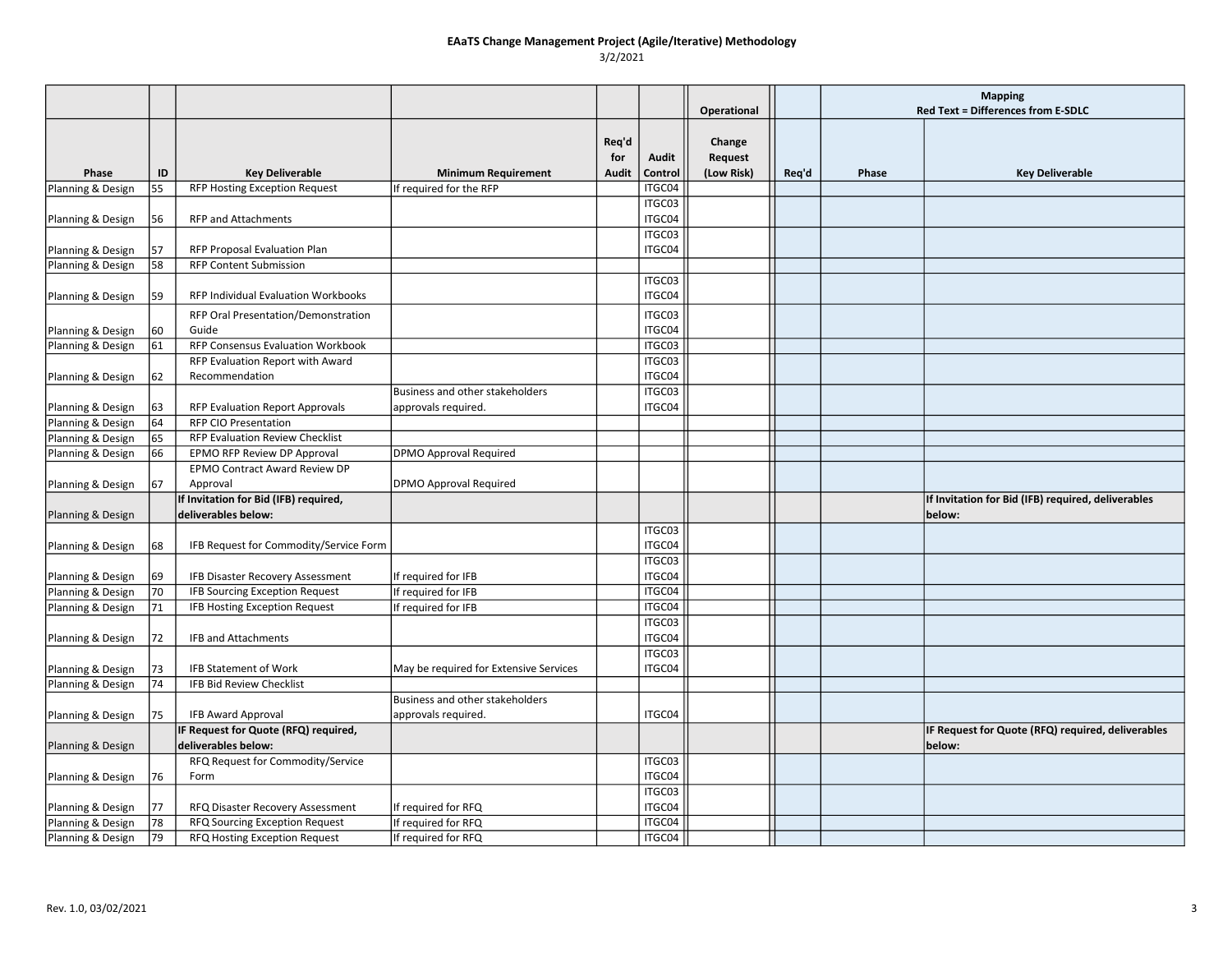|                   |    |                                           |                                           |                              |                  | <b>Operational</b>              |       | <b>Mapping</b><br><b>Red Text = Differences from E-SDLC</b> |                                                       |
|-------------------|----|-------------------------------------------|-------------------------------------------|------------------------------|------------------|---------------------------------|-------|-------------------------------------------------------------|-------------------------------------------------------|
| Phase             | ID | <b>Key Deliverable</b>                    | <b>Minimum Requirement</b>                | Req'd<br>for<br><b>Audit</b> | Audit<br>Control | Change<br>Request<br>(Low Risk) | Req'd | Phase                                                       | <b>Key Deliverable</b>                                |
|                   |    |                                           |                                           |                              | ITGC03           |                                 |       |                                                             |                                                       |
| Planning & Design | 80 | RFQ and Attachments                       |                                           |                              | ITGC04           |                                 |       |                                                             |                                                       |
|                   |    |                                           |                                           |                              | ITGC03           |                                 |       |                                                             |                                                       |
| Planning & Design | 81 | <b>RFQ Market Research</b>                |                                           |                              | ITGC04           |                                 |       |                                                             |                                                       |
| Planning & Design | 82 | RFQ Estimate or Unofficial Quote          |                                           |                              | ITGC04           |                                 |       |                                                             |                                                       |
|                   |    |                                           |                                           |                              | ITGC03           |                                 |       |                                                             |                                                       |
| Planning & Design | 83 | <b>RFQ Statement of Work</b>              |                                           |                              | ITGC04           |                                 |       |                                                             |                                                       |
|                   |    |                                           |                                           |                              | ITGC03<br>ITGC04 |                                 |       |                                                             |                                                       |
| Planning & Design | 84 | <b>RFQ Quote Review Document</b>          | Business and other stakeholders           |                              |                  |                                 |       |                                                             |                                                       |
| Planning & Design | 85 | RFQ Award Approval                        | approvals required.                       |                              | ITGC04           |                                 |       |                                                             |                                                       |
|                   |    |                                           |                                           |                              |                  |                                 |       |                                                             |                                                       |
|                   |    | If Contract Modifications through         |                                           |                              |                  |                                 |       |                                                             | If Contract Modifications through Amendment           |
| Planning & Design |    | Amendment required, deliverables below:   |                                           |                              |                  |                                 |       |                                                             | required, deliverables below:                         |
|                   |    | Amendment Request for                     |                                           |                              | ITGC03           |                                 |       |                                                             |                                                       |
| Planning & Design | 86 | Commodity/Service Form                    |                                           |                              | ITGC04           |                                 |       |                                                             |                                                       |
|                   |    | Amendment Disaster Recovery               | May be required if change in scope of     |                              | ITGC03           |                                 |       |                                                             |                                                       |
| Planning & Design | 87 | Assessment                                | work                                      |                              | ITGC04           |                                 |       |                                                             |                                                       |
| Planning & Design | 88 | Amendment Sourcing Exception Request      | If required for Amendment                 |                              | ITGC04           |                                 |       |                                                             |                                                       |
| Planning & Design | 89 | Amendment Hosting Exception Request       | If required for Amendment                 |                              | ITGC04           |                                 |       |                                                             |                                                       |
|                   |    |                                           |                                           |                              | ITGC03           |                                 |       |                                                             |                                                       |
| Planning & Design | 90 | Amendment and Attachments                 |                                           |                              | ITGC04           |                                 |       |                                                             |                                                       |
|                   |    |                                           |                                           |                              | ITGC03           |                                 |       |                                                             |                                                       |
| Planning & Design | 91 | Amendment Market Research                 |                                           |                              | ITGC04           |                                 |       |                                                             |                                                       |
|                   | 92 | Amendment Estimate or Unofficial Quote    |                                           |                              | ITGC03<br>ITGC04 |                                 |       |                                                             |                                                       |
| Planning & Design |    |                                           | May be required for additional work       |                              | ITGC03           |                                 |       |                                                             |                                                       |
| Planning & Design | 93 | Amendment Statement of Work               | within scope of work in existing contract |                              | ITGC04           |                                 |       |                                                             |                                                       |
|                   |    |                                           | Business and other stakeholders           |                              |                  |                                 |       |                                                             |                                                       |
| Planning & Design | 94 | Amendment Approval                        | approvals required.                       |                              | ITGC04           |                                 |       |                                                             |                                                       |
|                   |    | IF Request for Information (RFI),         |                                           |                              |                  |                                 |       |                                                             |                                                       |
| Planning & Design |    | deliverables below:                       |                                           |                              |                  |                                 |       |                                                             | IF Request for Information (RFI), deliverables below: |
|                   |    |                                           |                                           |                              | ITGC03           |                                 |       |                                                             |                                                       |
| Planning & Design | 95 | RFI                                       |                                           |                              | ITGC04           |                                 |       |                                                             |                                                       |
|                   |    |                                           |                                           |                              | ITGC01           |                                 |       |                                                             | Application Architecture Design/AAD [business         |
| Execute & Build   | 31 | Application Architecture Design (AAD)     | DIT-T Architecture Approval Required      | Y                            | ITGC02           | Y                               | Y     | <b>Execute &amp; Build</b>                                  | application]                                          |
|                   |    | Code Structural Quality Analysis (CAST)   |                                           |                              |                  |                                 |       |                                                             |                                                       |
| Execute & Build   | 96 | Report                                    | If required                               |                              |                  |                                 |       | <b>Execute &amp; Build</b>                                  | CAST Report_[business application]                    |
|                   |    |                                           |                                           |                              |                  |                                 |       |                                                             |                                                       |
| Execute & Build   | 97 | Component Integration Test (CIT) Approved |                                           | Y                            | ITGC02           | Y                               | Y     | Execute & Build                                             | Contained in Test Plan, APC, or ServiceNow            |
| Execute & Build   | 98 | System Integration Test (SIT) Approved    |                                           | Y                            | ITGC02           | Y                               | Y     | Execute & Build                                             | Contained in Test Plan, APC, or ServiceNow            |
| Execute & Build   | 99 | Performance Testing Approved              | If required                               |                              |                  |                                 |       | Execute & Build                                             | Contained in Test Plan, APC, or ServiceNow            |
| Execute & Build   |    | 100   IT Testing Complete Approval        |                                           | Y                            | ITGC02           | Y                               | Y     | Execute & Build                                             | Contained in Test Plan, APC, or ServiceNow            |